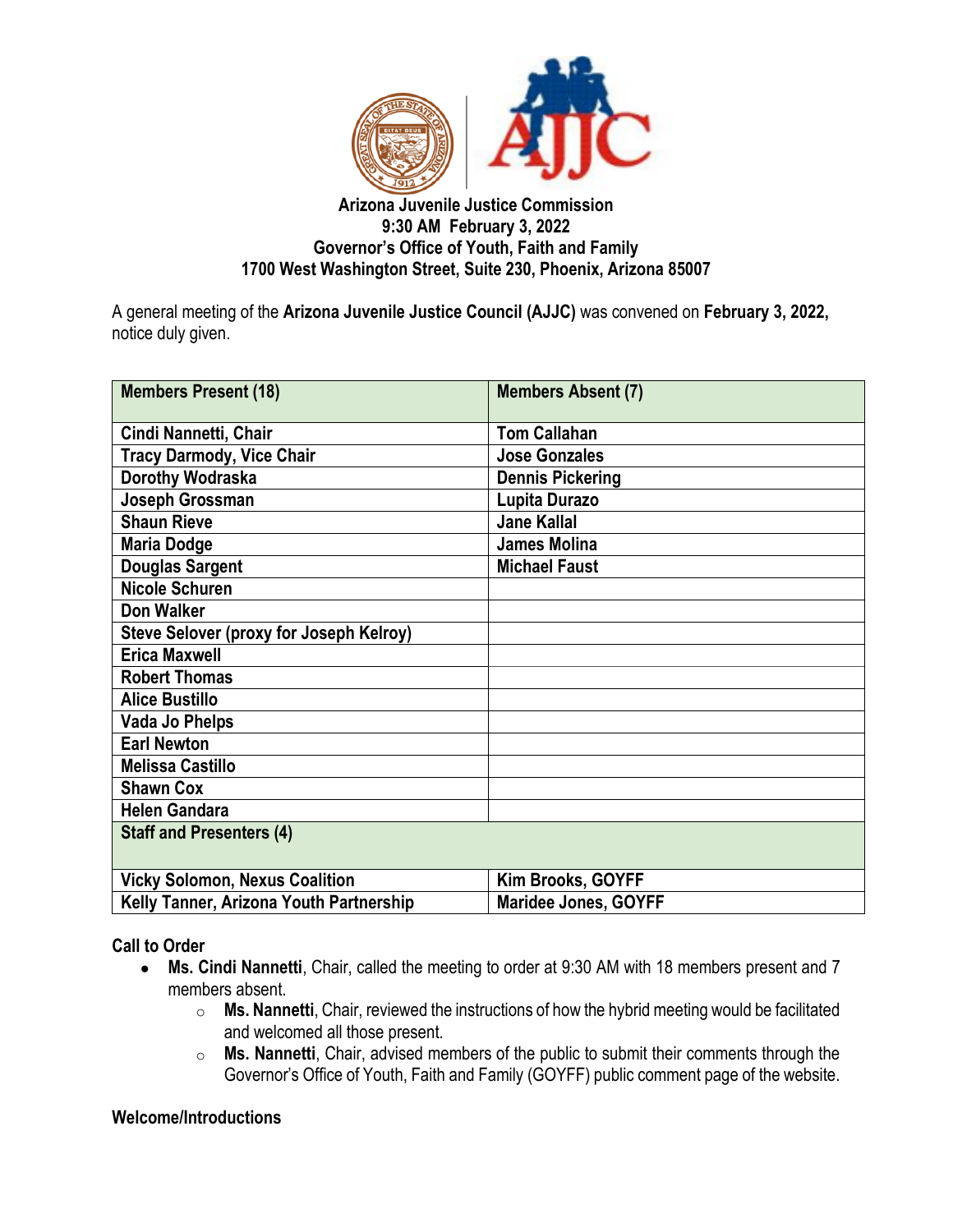*Arizona Juvenile Justice Commission 3 February 2022 Meeting Minutes Page 2*

● **Ms. Nannetti**, Chair**,** asked members to acknowledge their attendance during roll call.

### **Approval of Minutes**

- **Ms. Nannetti**, Chair**,** requested a review of the **December 2, 2021** meeting minutes. Corrections were identified by members and the minutes are to be amended.
	- **Mr. Grossman** motioned to accept the **December 2, 2021** minutes, as amended.
	- **Ms. Wodroska** seconded the motion.
	- The motion passed with no dissenting votes at 9:37 A.M.

## **Staff Recognition**

- **Ms. Nannetti,** Chair**,** presented **Steve Selover**, former Title II Program Administrator, with a commendation from Governor Doug Ducey, recognizing Mr. Selover for his professionalism, dedication, and tireless efforts to support at-risk youth, reduce recidivism, and promote public safety.
	- **Ms. Wodroska** also thanked Mr. Selover for his commitment to Title II and his hard work at organizing Arizona Juvenile Justice Commission meetings.

### **Juvenile Justice Update**

## **I. Arizona Department of Juvenile Corrections**

● **Ms. Nannetti**, Chair, welcomed newly appointed Director Douglas Sargent of the Arizona Department of Juvenile Corrections. **Director Sargent** shared his background with the Council and stated he looks forward to serving in this new capacity on the Council.

### **Title II Program Presentations**

- **I. Friends of Navajo County Anti-Drug Coalition, Taylor, Arizona**
	- **Ms. Nannetti, Chair**, introduced **Ms. Vicky Solomon**, the Executive Director for Friends of Navajo County Anti-Drug Coalition—Nexus Coalition for Drug Prevention. **Ms. Solomon** began her presentation by sharing that she became the Executive Director of the program in 2016. Over the past six years, program staffing has been able to increase from two to seven with this being the first year having Title II funding. Located in the White Mountain region of Navajo County, this program focuses on building relationships with pre-teen and teens in multiple schools, juvenile justice centers, and faith-based centers. The program currently uses two different curricula. The first is evidence-based Botvin LifeSkills, which focuses on reducing drug and alcohol usage and life-building skills such as self-esteem, decision-making, dealing with stress, communication skills, social skills, and assertiveness. Also utilized is the evidence-based curriculum, an Alcohol Anonymous 12 step-based teenager program, known as MPOWRD. MPOWRD provides traumainformed practices for primary intervention, meaningful response to student infractions, develops positive peer relationships through peer-to-peer class facilitation, continues transitional support through ongoing meetings and uses repetition for behavior management.
	- **Ms. Wodraska** thanked **Ms. Solomon** for her presentation and she mentioned how she used these very same evidence-based programs throughout her career and she is happy to see that they continue to be effective.
	- **Ms. Wodraska** then asked **Ms. Solomon** how long she has been doing this program and if she has any preliminary data on the effects of the program on the targeted population.
		- **Ms. Solomon** stated that she has been running this program for six years, however, this is her first year under the Title II grant. At this time, there is no preliminary data however she is open to recommendations on the best manner to collect this data.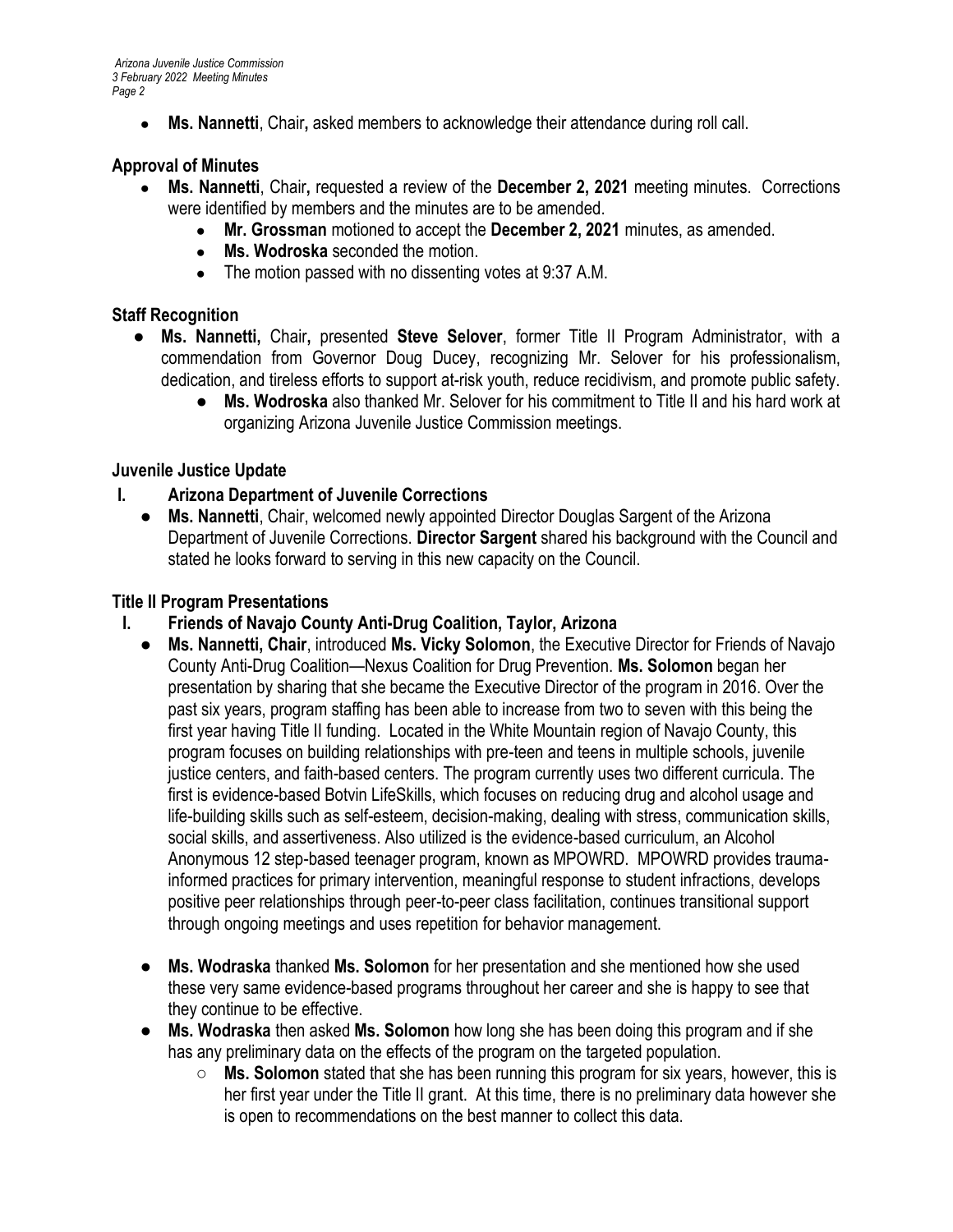- **Ms. Dodge** inquired about what age groups the program targets.
	- **Ms. Solomon** responded that the program starts with pre-teens in 5th grade and goes all the way up to the  $12<sup>th</sup>$  grade, however, specific programs are targeted for specific age groups. **Ms. Solomon** stressed the importance of meeting with each group of students before determining which teaching method to administer.
- **Mr. Grossman** then asked how the program adjusted when schools were closed.
	- **Ms. Solomon** shared that the program pivoted in several ways including partnering with the breakfast and sack lunch program for students. **Ms. Solomon** and her staff assisted in distributing thousands of meals that included programmatic information packets in the lunch sacks. **Ms. Solomon** also conducted program-centered group meetings on ZOOM.
- **Ms. Nannetti**, Chair, then asked if the program had a system to track kids as they progressed through the grades.
	- **Ms. Solomon** replied that yes, the program is tracking data utilizing surveys that are placed into a database. At this time, there is no preliminary data but she is open to suggestions or recommendations on how to better track data.
- **Ms. Wodraska** then suggested that she utilize an online information sharing guide which Steve [Selover] had leadership on and explains the type of information that can be legally asked by different agencies.
- **Ms. Maxwell** asked if it could be clarified that the MPOWRD program is modeled after Alcoholics Anonymous and she then asked if there is a train-the-trainer model being used for the students.
- **Ms. Solomon** affirmed that MPOWRD is modeled after Alcoholics Anonymous. There is not an official train-the-trainer program being used. **Ms. Solomon** stated that she likes to focus on kids that demonstrate having more challenges or kids that are being bullied.
- **Mr. Newton** mentioned how churches are very important in the small towns of Navajo County, especially Hollbrook and Winslow, and inquired about how the organization is working to build relationships with churches and local organizations.
- **Ms. Solomon** responded that over the last six years, the program had received grants in the past that focused on specific geographic areas. However, under Title II, the program is focused on the Holbrook area, Joseph City, and can shift focus to anywhere in Navajo County when it is needed. As an example, **Ms. Solomon** reported that Winslow school district reached out to her and stated they had a child overdose and if her program could help them. In response, **Ms. Solomon'**s program took over 150 Narcans and trained 122 staff members in Narcan usage.
- **Ms Nannetti**, Chair, further explained that **Mr. Newton** made a great point because families tend to stay with their churches and that would be an excellent way to track kids down the line and compile data.

# **II. Arizona Youth Partnership, Mohave and Yavapai Counties, Arizona**

- **Ms. Nannetti**, Chair, welcomed and introduced **Ms. Kelly Tanner**, Director of Homeless Youth Services for Arizona Youth Partnership.
	- **Ms. Tanner** began her presentation with a background on the program. The program started in 2013 under Title II grant; under current Title II award and focuses on juveniles in shelters and tribal partners. Currently, the program has two boys' shelters and one girls' shelter. Arizona Youth Partnership utilizes grants from multiple sources and focuses on case management and reducing recidivisim. Its focus is a Delinquency Prevention Model (Mind Matters), which includes the following elements:
		- Positive youth development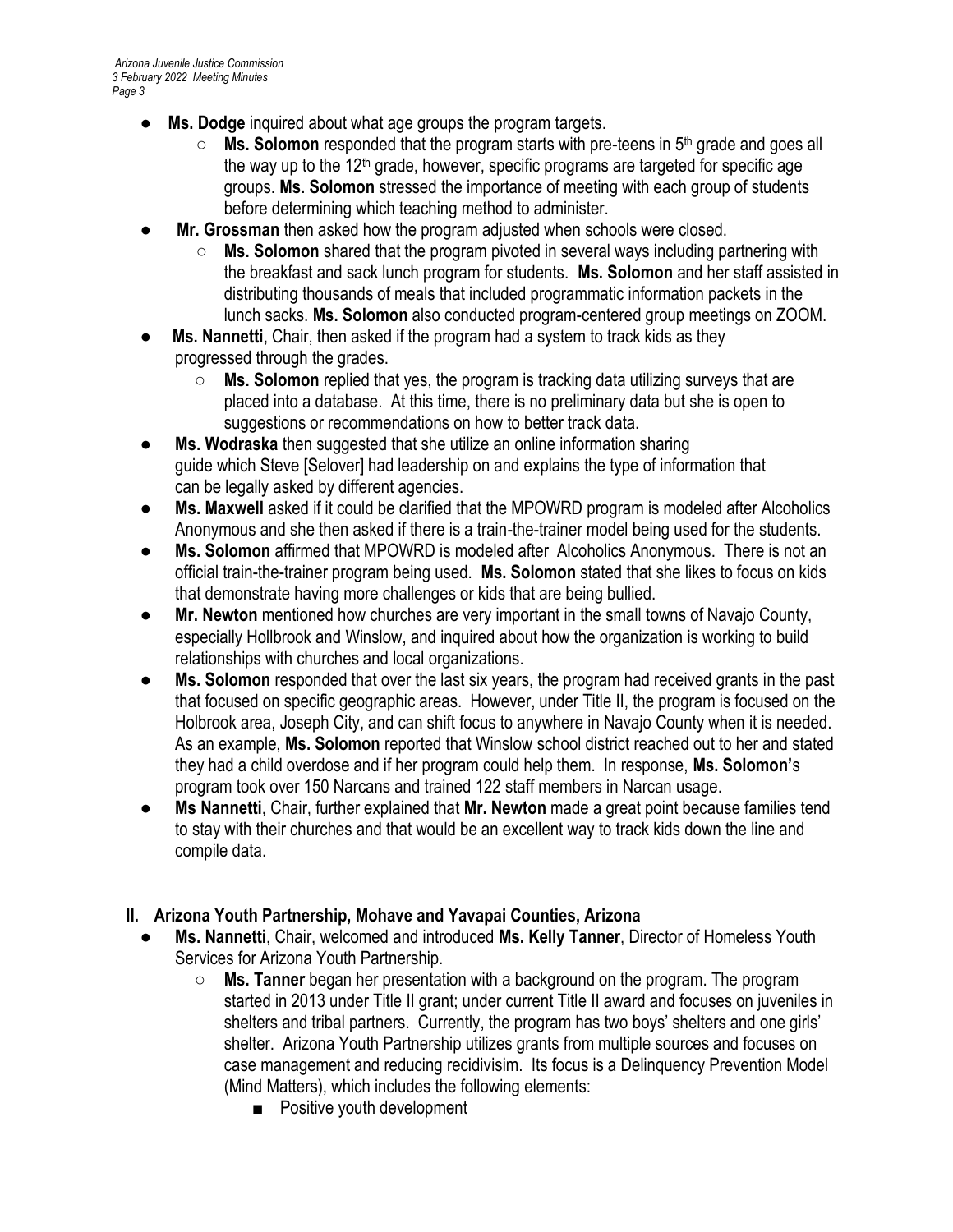- Trauma informed care
- Wrap around services
- Positive adult connections
- Aftercare
- Coping skills
- **Mr. Grossman** asked about the progress of the program since starting the recent Title II grant in October of 2021.
	- **Ms. Tanner** stated that 115 juveniles were in virtual health classes which were conducted in partnership with Kingman Academy. Also, the program continued to see kids in shelters, juveniles at night reporting, and kids at the juvenile justice center in Yavapai County. Furthermore, **Ms. Tanner** explained that the program had undergone challenges, most significantly staff turnaround.
- **Mr. Grossman** then asked if these were all homeless youth and how long kids usually stay in the program's shelters and if the program also focuses on reunification.
	- **Ms. Tanner** replied that her program tends to work with the kids that have "fallen through the cracks" of the justice system or the foster care system but not all kids in the program are homeless. Also, juveniles stay at the shelter for twenty-one days due to the law. However, the program also has grants through the Department of Child Safety and Arizona Office of the Courts. Those programs are able to fund beds that the federal government does not fund. As a result, the program does not need to exit kids without placement. **Ms. Tanner** continued that family dynamics is the biggest issue and when the program's counselors meet with parents. The program has also worked to meet parents' needs and provide assistance in any way necessary.
- **Mr. Newton** then asked what the program considered to be a successful student that entered the program if reunification with family did not occur.
	- **Ms. Tanner** explained that often the program strived to place kids with alternative family placement including grandparents, family friends, or even group homes.
- **Ms. Cox** asked about the program's trainers who have become case managers and how that workflow has been tracked.
	- **Ms. Tanner** responded that it has not worked out as well as it could have because her program would ideally require funds both to employ educators and case managers.
- **Ms. Cox** explained it may be helpful if the program compared the percentage of workload during training versus the percentage of workload completed after training.
	- **Ms. Tanner** then thanked **Ms. Cox** for her advice.
- **Ms. Wodraska** asked where the program is located and how youth are identified to require the program's resources.
	- **Ms. Tanner** responded that the agency is statewide, however the program that she oversees is Mohave and Yavapai Counties. Also, youth are referred to the program through shelters, identified by school resource officers, or school mental health staff.
- **Ms. Wodraska** then asked if the program has implemented any pre or post evaluation.
	- **Ms. Tanner** responded that the program does utilize pre and post surveys which are completed with the case manager. These surveys include how many hours were spent with the case manager, if school attendance has improved, if the case manager has met with the parents, and reports of any recidivism.
- **Ms. Wodraska** asked if the time that the juvenile spends in the program is determined by the program's funds or if the length of time is determined by the referral source.